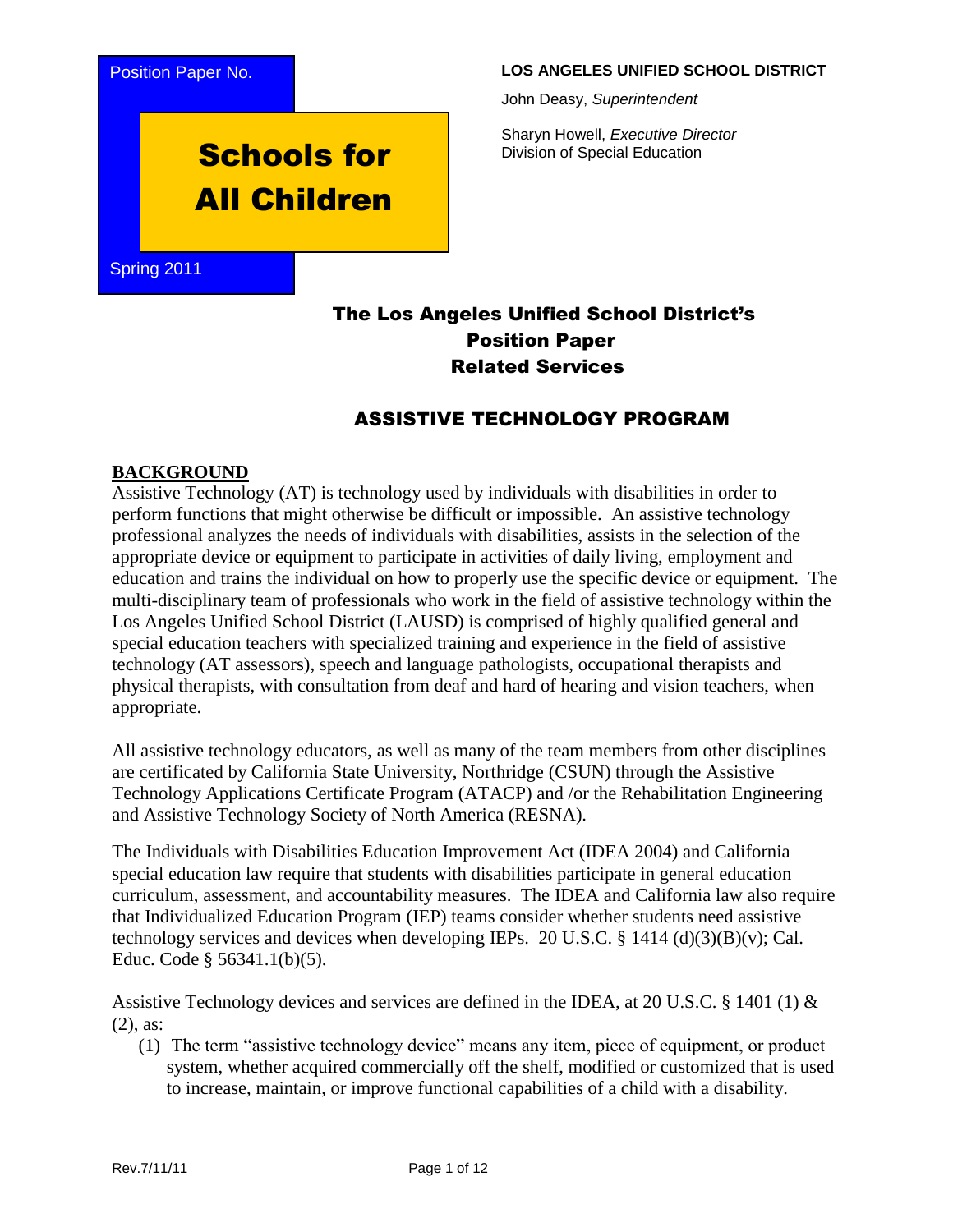(2) The term "assistive technology service" means any service that directly assists a child with a disability in the selection, acquisition, or use of an assistive technology device. This includes: evaluation; providing for the acquisition of AT equipment; selecting, designing, maintaining, repairing, or replacing the equipment; coordinating and using other therapies, interventions or services with assistive technology devices; and training or technical assistance for the child, family and other professionals who work with the child.

While "Assistive Technology" is the umbrella term for technology used to increase, maintain, or improve the functional capabilities of individuals with disabilities, the term "Augmentative and Alternative Communication" (AAC) is used within LAUSD to distinguish technology specifically designed to support communication.

Although "consideration" of assistive technology does not mandate assessment, assistive technology devices and services are most often deemed necessary and provided in LAUSD after an assessment has been conducted by the staff at the student's local school site, staff from the District's Assistive Technology Program, or both groups in collaboration. Occupational therapists, physical therapists, speech and language pathologists, audiologists, deaf and hard of hearing teachers, and teachers of the visually impaired who work at the school site (the school's related services staff) should participate as members of the school site's assistive technology assessment team when appropriate. If equipment is recommended, the local school site has primary responsibility to provide such equipment, with assistance from the Assistive Technology Program as necessary.

As indicated in the LAUSD Special Education Policies and Procedures Manual (July 2007), the District recommends that each school build a loan library of assistive technology tools with an inventory of existing equipment options. This inventory may be used for active intervention efforts conducted by school site personnel when any student at the school is experiencing difficulties with the curriculum. Whenever possible, IEP teams and Student Success Teams (SSTs) should utilize equipment from the school inventory as part of the intervention process for students.

Also referenced in the Special Education Policies and Procedures Manual, the District recommends that schools consider the needs of special education students when writing school site technology plans. Schools are to ensure that students with disabilities have access to the technology at schools that are available to non-disabled students. For example, technology plans should provide for the purchase of computers that allow for adaptations such as special keyboards and switches. If the school has a computer lab, the school should be able to adapt the lab to accommodate students with disabilities. In developing technology plans, and accommodating students with disabilities, school administrators may obtain information and assistance from the Assistive Technology Program.

#### **PURPOSE**

The purpose of this document is to identify program guidelines that clarify the array of assistive technology supports provided to students within the LAUSD, emphasizing a universal design for learning approach to teaching and learning that will allow all students the opportunity to interact with curriculum in ways that are most meaningful and effective. Universal Design for Learning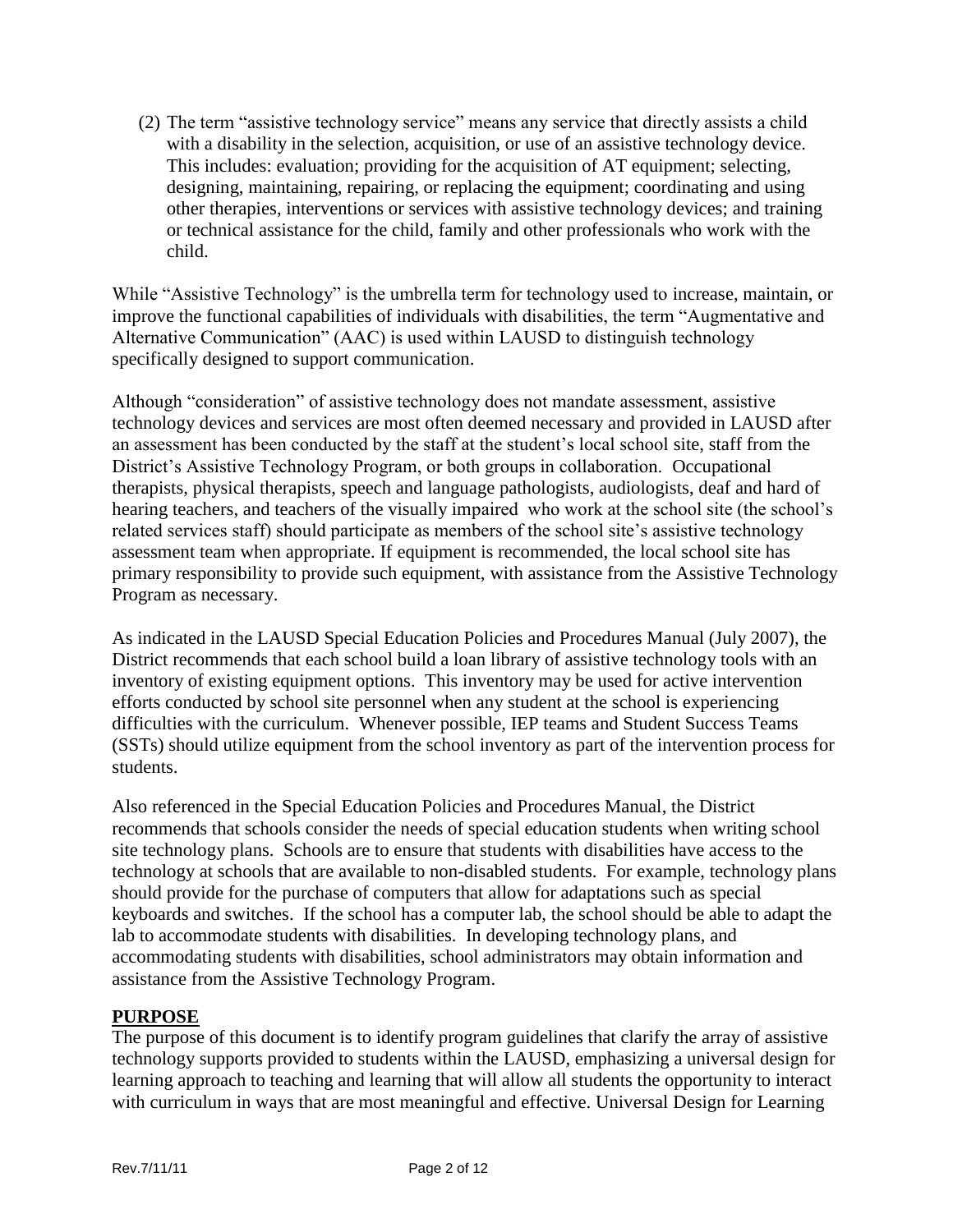(UDL) as defined below, encompasses many of the features currently referred to, and recommended as, assistive technology within the District, and makes those features available to all learners. This paper will also describe the expectations for service completion.

- Section I: Pre-referral Response to Instruction and Intervention  $(RtI^2)$
- Section II: Assessment and Need for Assistive Technology
- Section III: Assistive Technology Intervention Strategies within Special Education
- Section IV: Assistive Technology Service Completion Guidelines

Universal Design for Learning draws upon and extends principles of universal design as used in architecture and product design to the field of education. The essential features of universal design for learning have been formulated by the Center for Applied Special Technology (CAST) into three principles:

- 1. The curriculum provides multiple means of representation. Subject matter can be presented in alternate modes for students who learn best from visual or auditory information, or for those who need differing levels of complexity
- 2. The curriculum provides multiple means of expression to allow students to respond with their preferred means of control. This accommodates the differing cognitive strategies and motor-system controls of students.
- 3. The curriculum provides multiple means of engagement. Students' interests in learning are matched with the mode of presentation and their preferred means of expression. Students are more motivated when they are engaged. (Rose and Meyer, 2002)

In addition to providing services for individual students such as screening, assessment, and training on specific assistive technology devices, AT assessors provide training and consultation to schools, classroom teachers and other stakeholder groups on generic assistive technology strategies, tools and supports that can assist all students in accessing their curriculum. Examples of common assistive technology supports recommended for each curriculum area are listed in Attachment A.

#### **POSITION**

The District believes that in an effort to ensure a successful school experience for all students:

- Students will be able to access their educational environment with appropriate accommodations, as needed.
- Students will be empowered to take an active role to participate in their educational program and to attain the skills to be able to successfully participate in the community, postsecondary education, and other settings.
- Students will have access to a variety of strategies and materials within the classroom setting, including universal design features built into current classroom computers that can be used to address different learning styles. Most students will have access to curriculum without the need for "special" accommodations or referral for special education assessment when universal design for learning principles are utilized in classrooms throughout the District. Students who continue to have difficulty accessing the curriculum should be referred for an assistive technology evaluation after they have had the opportunity to:
	- $\checkmark$  Participate in a intervention program for a specified period of time;
	- $\checkmark$  Have their progress in the intervention program assessed and monitored; and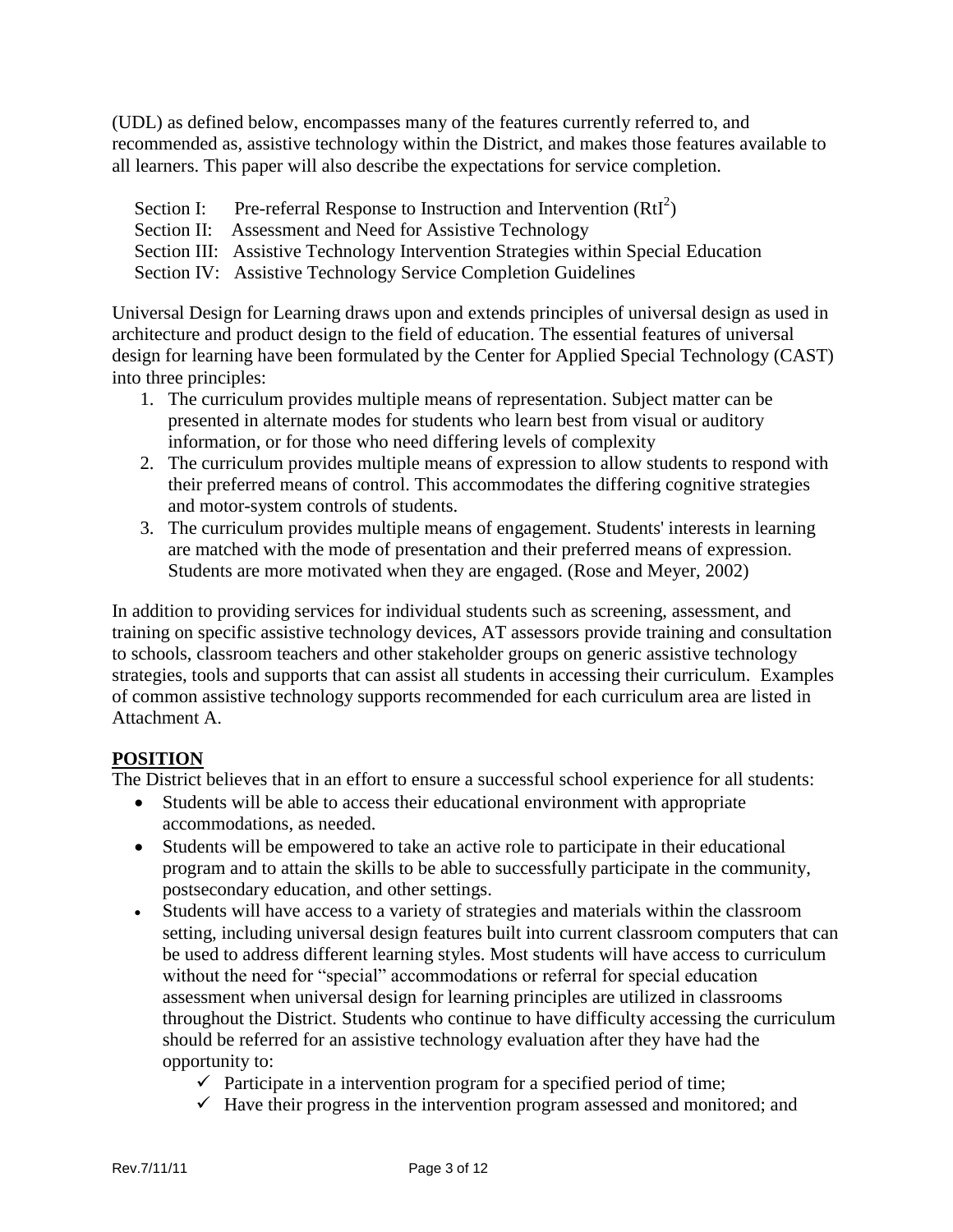- $\checkmark$  Have their response to the provided interventions evaluated for effective access to the curriculum.
- A parent may, at any time, request an assistive technology evaluation. Upon receipt of the request, the District will follow special education policies and procedures for attending to the parent's request.
- Students found eligible for assistive technology services will have strategies incorporated into their Individualized Education Program (IEP) for the successful attainment of goals and objectives and will enable the student to participate to the fullest extent in their educational program
- Students receiving Assistive Technology services will have the opportunity to participate with their non-disabled peers.

#### **SECTION I PRE-REFERRAL AND RESPONSE TO INSTRUCTION AND INTERVENTION (RTI<sup>2</sup> )**

Response to Instruction and Intervention  $(RtI^2)$  is a systemic multi-tiered framework that guides the development of a well-integrated and seamless system of instruction (e.g. literacy, numeracy, language development, and positive behavior support across content areas), and intervention that is matched to student need and directed by student outcome data from multiple measures. (BUL-4827.1 Multi-Tiered Framework for Instruction, Intervention, and Support)

The RtI<sup>2</sup> framework establishes a process for providing increasing levels of instructional time and intensity whereby the needs of all learners are identified, supported early, and effectively. The  $RtI<sup>2</sup>$  framework is based on the provision of good, quality, first instruction and the use of data to identify students for appropriate acceleration and interventions.  $RtI<sup>2</sup>$  implementation is everyone's responsibility and advances student achievement through frequent progress monitoring, ongoing data collection and analysis as well as the provision of immediate, evidence-based intervention for students who need it. For the school-based related services provider, this may include consultation regarding the average range of acquisition of motor and/or communication skills and monitored interventions. Professional development activities are available to assist classroom teachers in identifying and applying uses of the resources within their classroom to help meet the needs of diverse learners.

The five essential components of  $RtI<sup>2</sup>$ :

- Multi-tiered framework to instruction and intervention
- Problem-solving progress
- Data-based decision-making
- Academic engaged time
- Professional development

In a multi-tiered approach to instruction and intervention, teachers provide instruction at each tier of service that is differentiated, culturally responsive, data-based and aligned to the grade-level content standards. All students should have universal access to high-quality instruction. The multi-disciplinary team is an integral part of the  $Rt^{2}$  process in the general education setting. By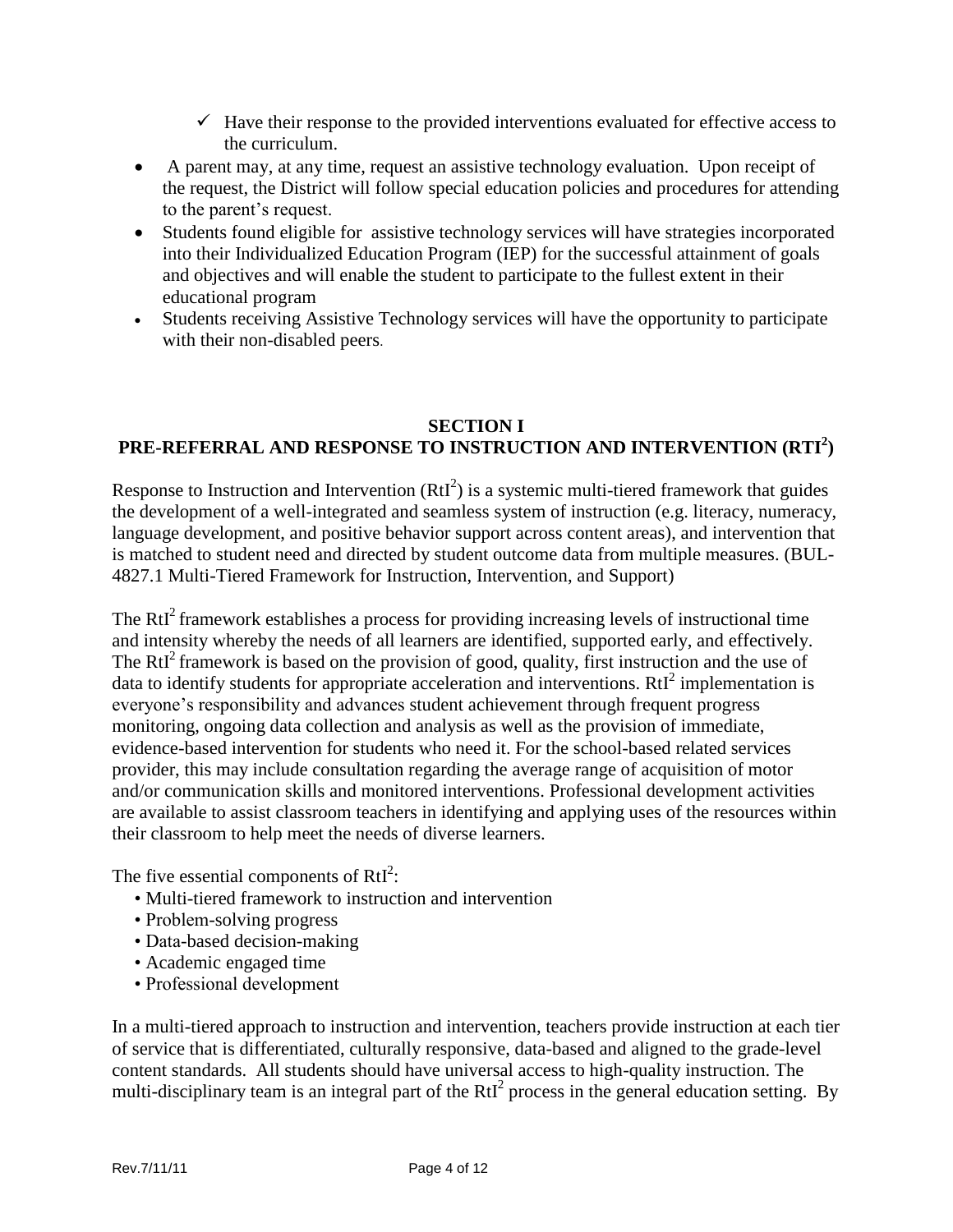participating in this intervention approach, the AT Assessor, in collaboration with other related services staff as appropriate to identify student needs, contribute expertise to the problem solving process and provides strategies for any student who may evidence challenges in accessing the curriculum. The problem solving process requires a step-by-step focus to define the problem, analyze the problem, implement intervention strategies, and evaluate the response to the instruction and intervention.



#### **A Problem Solving Cycle in General Education**

#### **Identification**

AT Assessors may be called upon to assist in the identification of issues involving functional access to the curriculum that students may be experiencing.

#### **Problem Analysis**

AT Assessors analyze problems in concert with classroom teachers and are experts in the identification of tools and strategies to assist students in accessing their instructional program.



#### **Intervention Design**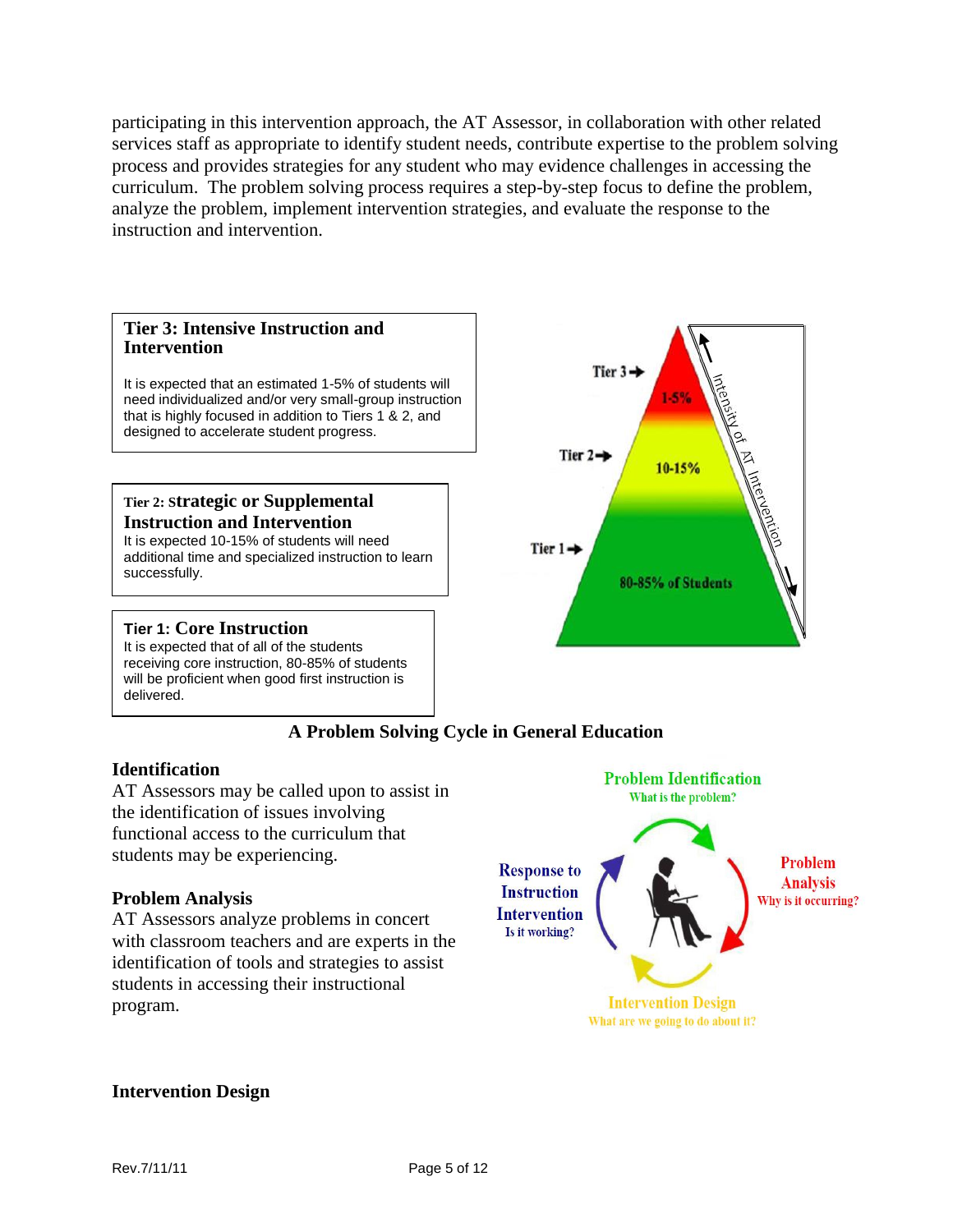AT Assessors will assist the instructional team with incorporating the use of assistive devices and strategies into the classroom instructional program to provide universal access to instruction for all students.

#### **Response to Instruction and Intervention**

AT Assessors will also assist the educational team with progress monitoring, ongoing data collection, and evaluation to determine the success or failure of the intervention. Results are analyzed to determine the level of intensity and support necessary for individual students.

#### **Intervention Strategies**

#### **Tier 1: Core Instruction**

Within Tier 1, the AT assessor may provide consultation to the school staff to identify resources already at the local school site such as the built in accessibility features of computers, standard word processing programs, the variety of pencils and papers available, calculators, rulers, digital recorders and other devices, which can be used to augment instruction and provide options for students to use to access curriculum.

At this level of service students have not been identified as requiring assistive technology and consultation is focused on:

- Increasing the general knowledge base of teachers on how to use the materials within the classroom and school site to enhance access to learning for all students.
- In-servicing teachers on universal design for learning principles and how they can be applied to their instructional program by using multiple means of presenting information to students, allowing for multiple means of expression by the students, and providing multiple means of engagement for the students.
- Providing ideas for setting up the physical arrangement of the classroom for student success.

#### **Tier 2: Strategic or Supplemental Instruction and Intervention**

In Tier 2, AT program staff will assist school-site AT teams in matching appropriate strategies and/or assistive technology devices within the school environment to address the specific needs/learning modes of all students and to screen students for possible assistive technology needs. School-site AT teams should be familiar with materials already on site and how they could be used to provide access for students. In addition, assistive technology staff is available to provide information on how and where to acquire additional strategies and/or materials to make curriculum accessible and to provide professional development for school site teams in the area of assistive technology for specific curriculum areas.

Screenings are based upon a review of records and work samples, as well as interviews with the classroom teacher and appropriate school-site related services personnel. They do not involve pull-out or any activity which removes the student from his/her regular school activities and may include observation of a student in a peer group if the observation does not in any way identify or single-out the student as the one who is being observed. As part of the screening process, the assistive technology assessor will review with the school site team teacher data regarding the outcomes of classroom accommodations from Tier 1 and provide follow-up screening, as appropriate.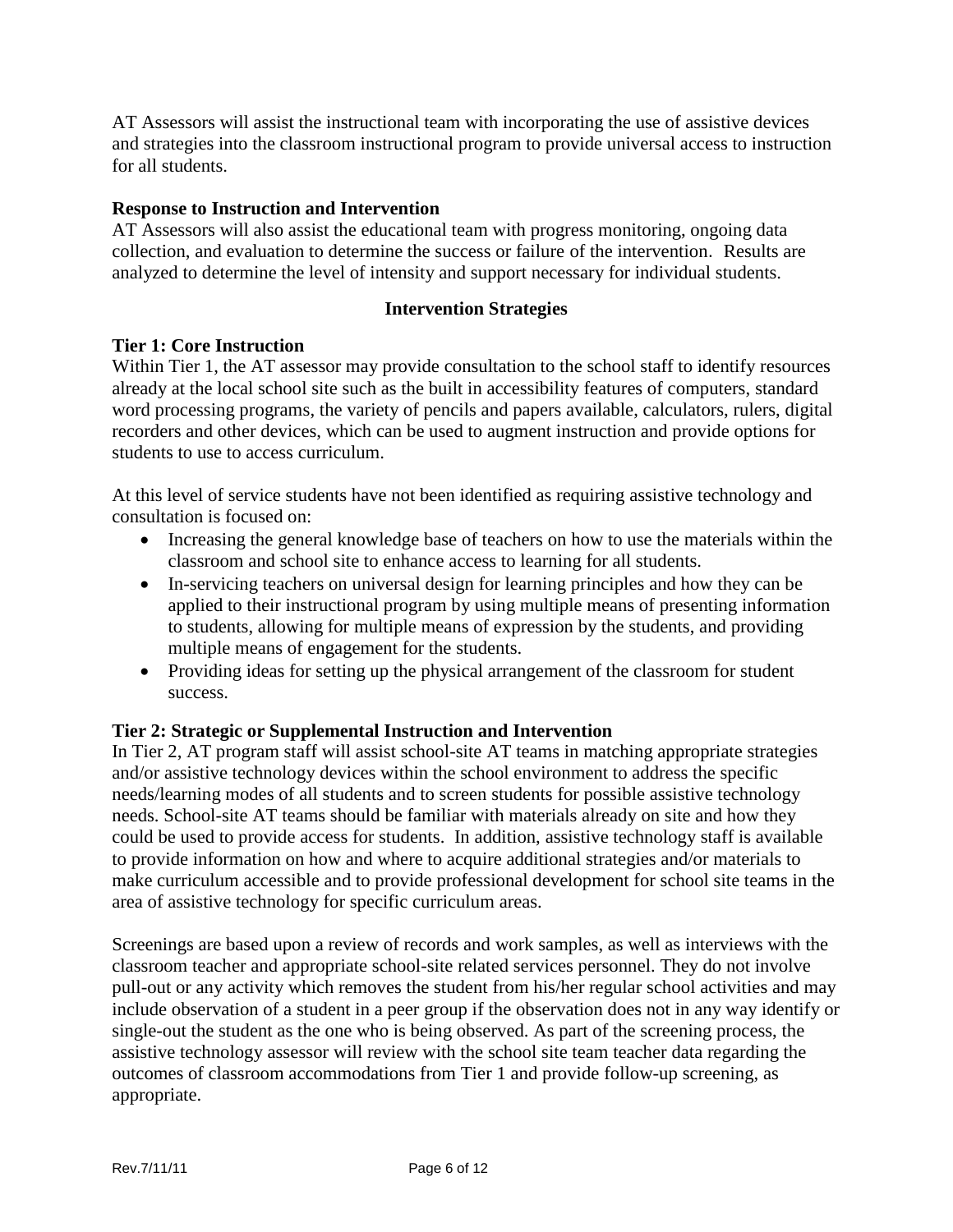Following the screening, the assistive technology assessor may:

- Provide information to the teacher, school staff or parent to support the determination that the student is able to access the curriculum successfully, with no need for additional supports.
- Provide recommendations for targeted interventions or program accommodations to be implemented and documented by the classroom teacher and/or parents.

It is recommended that interventions and their outcomes be documented for a reasonable period of time.

#### **Tier 3: Intensive Instruction and Intervention**

In Tier 3, AT program staff (teacher assessors, augmentative and alternative communicationtrained speech and language assessors, physical and occupational therapists) will provide professional development activities to enable school-site AT teams to select appropriate assistive technology devices and customize their features to assist students in accessing the curriculum. Strategies and/or equipment will be put in place for a trial period and linked to a specific curriculum goal (i.e. Student will use text-to-speech word processing to produce a 3-5 paragraph essay with correct spelling, grammar and punctuation, 4 out of 5 trials.)

If the trial with available strategies and/or equipment is successful, student should continue to utilize them for as long as necessary to accomplish curriculum goals.

When the use of this technology is not successful, school sites should consider referring the student for special education assessment.

It is recommended that interventions and their outcomes be documented for a reasonable period of time.

#### **SECTION II ASSESSMENT AND NEED FOR SERVICES**

*The mission of the Division of Special Education is to provide leadership, guidance, and support to the school community in order to maximize learning for all students within an inclusive environment so that each student will contribute to and benefit from our diverse society.* 

Consideration of the need for assistive technology should be an integral part of a comprehensive assessment for a student in all areas related to his/her suspected disability and educational needs. Schools sites should use a collaborative approach when considering AT for students with disabilities that includes soliciting input from service providers who are knowledgeable of the disability and the aspects of AT associated with the disability.

Possible indicators for an assistive technology assessment include students who demonstrate:

- Difficulty organizing thoughts when engaged in writing activities
- Difficulty producing handwriting that is legible and properly aligned on the page
- Letter reversals/substitutions when reading or writing
- Skipping lines when reading text from a page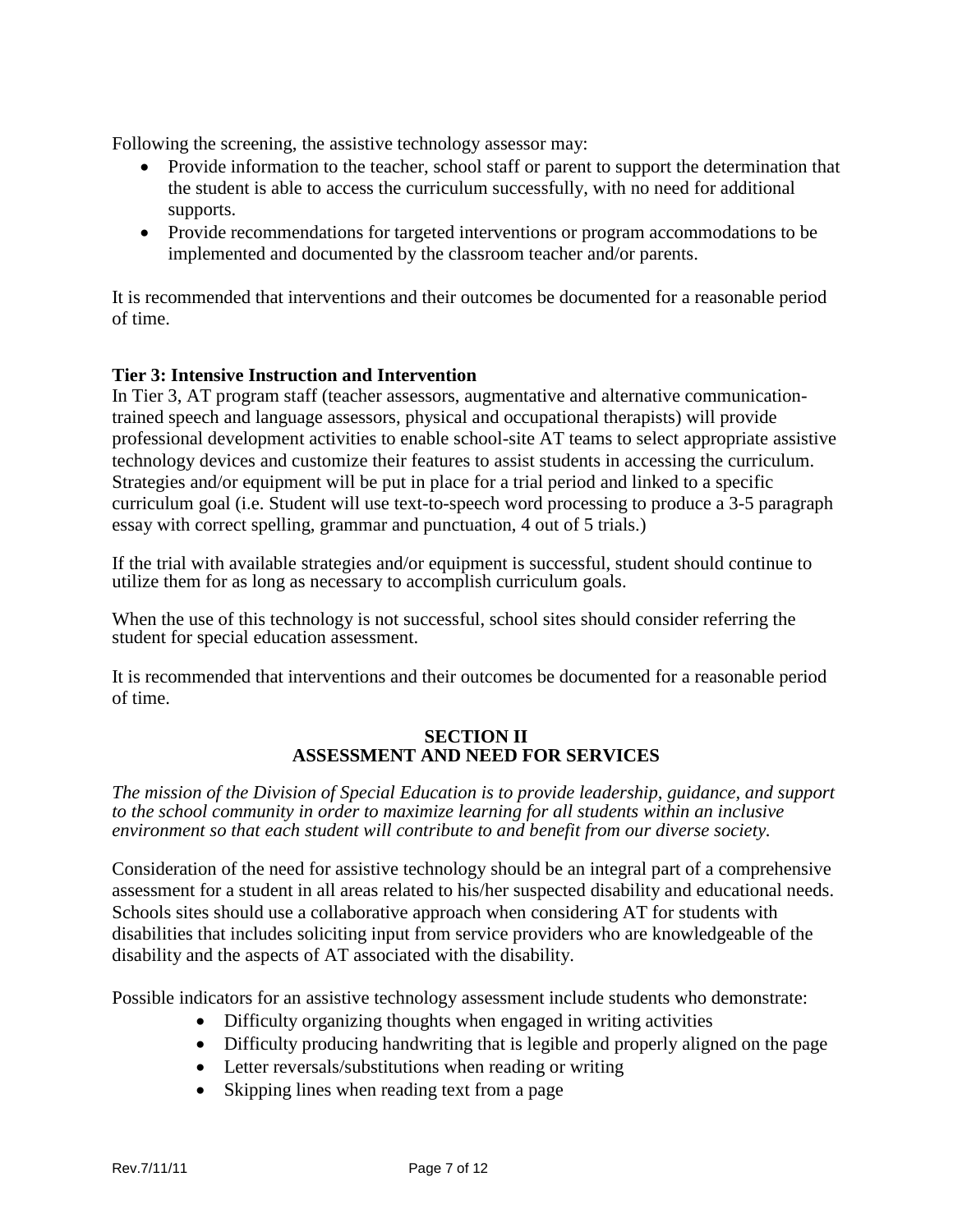- Inability to speak or unintelligible speech
- Difficulty aligning math problems on a page
- Spelling/word finding difficulties

In some cases, the school site staff may not have sufficient knowledge to make appropriate assistive technology recommendations by themselves for students with more complex needs. Assistance should be requested from the District's assistive technology program when conducting assessments for those students, as well as when assessing students who have been assessed previously for assistive technology supports through the AT program,

#### **SECTION III SERVICE DELIVERY MODELS WITHIN SPECIAL EDUCATION**

Assistive technology is available as a support to students, classroom teachers and other support staff on an as-needed basis. It may be in the form of in-service training on assistive technology assessment procedures and equipment, consultation to school site staff in how to use and integrate specific assistive technology devices into the classroom program, collaborative assessment of students with identified access needs, in addition to direct services to students who have been assessed and provided with assistive technology equipment.



**Consultation -** is a service provided indirectly to the student consisting of regular review of student progress, student observation, accommodations and modifications for core material, developing and modeling of instructional practices through communication between the general education teacher, the special education teacher, parent and/or related service provider.

**Collaboration -** is a service by which general education teachers, special education teachers and/or related service providers work together to teach students with and without disabilities in the classroom. All educators and service providers are responsible for direct instruction, planning and delivery of instruction, student achievement, and progress monitoring to support the student goals and objectives and to access the curriculum. Service may include training students to use recommended assistive technology equipment, customizing the set up of the equipment specifically for the student, training for the student's teacher, parents and support staff in the use of the equipment including how to integrate its use into the classroom instructional program.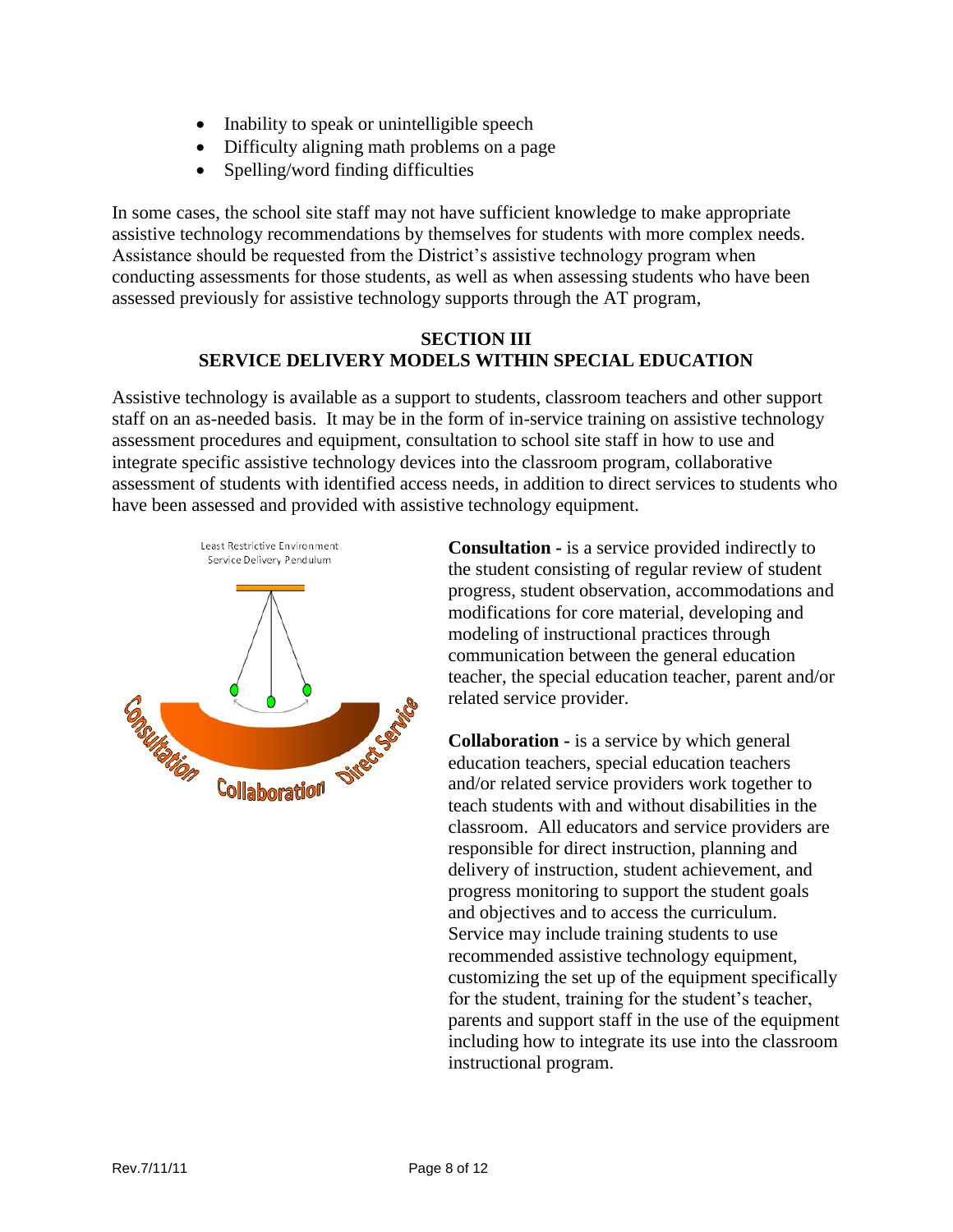**Direct Service -** As student abilities and curriculum demands change, students and the schoolsite staff who work with them may require occasional one-on–one instruction and support. Students who have been assigned their own devices, either by the Assistive Technology Program or through the local school site especially require monitoring to make sure their equipment is in working order and continues to meet their needs throughout their school career. School site staff may also need training in how to use and integrate the equipment into the instructional program. Each school has been assigned an AT assessor who is available on an as-needed basis to provide training, consultation and support to the students and staff at each site. In addition, support is available through the District's Assistive Technology Lending Libraries and the learning centers on elementary and secondary campuses.

#### **SECTION IV ASSISTIVE TECHNOLOGY SERVICE COMPLETION GUIDELINES**

Best practices require that expected outcomes and service completion guidelines are discussed with the IEP team upon the implementation of assistive technology supports and upon change of service. IDEA mandates that assistive technology needs be considered at every child's IEP. Assistive technology needs can vary, based on changes in student abilities and/or academic demands throughout their school career. There are several factors the IEP team should consider when making decisions regarding service completion:

- 1. The student's disability no longer negatively affects his or her educational performance in the special education or general education program.
- 2. The student is able to access the curriculum successfully without the use of assistive technology.
- 3. The student consistently demonstrates behaviors that are not conducive to service provision, such as a lack of cooperation, motivation, or chronic absenteeism. In these circumstances the IEP team should consider alternate services or strategies to remedy interfering behavior or conditions.
- 4. The student's needs will be better served by an alternative program and/or service, as determined by the IEP team.
- 5. The student graduates from high school.
- 6. The student reaches the age of 22 years.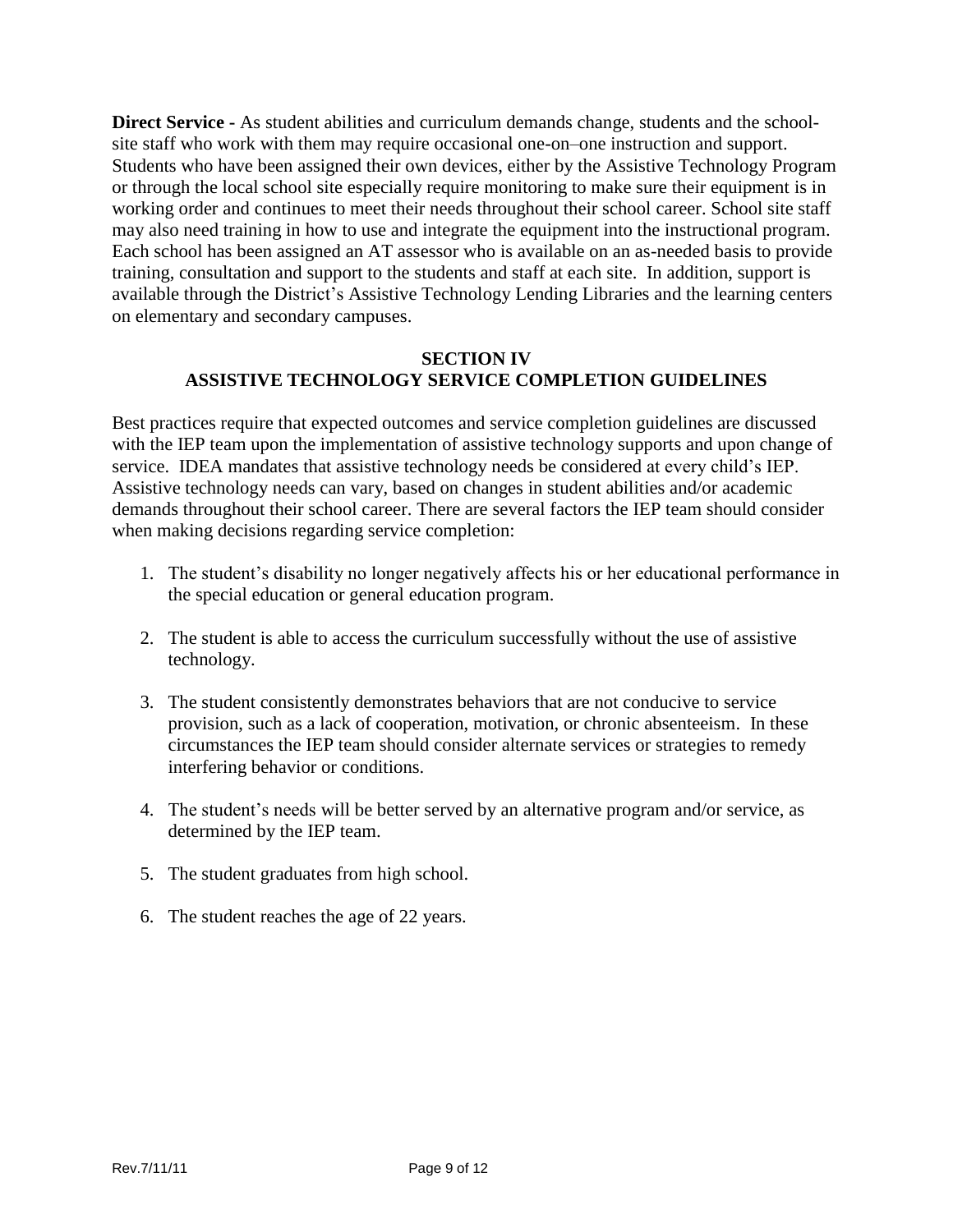#### ATTACHMENT A

| <b>Curriculum Areas</b> | <b>Examples</b>                                                                                                                                                                                                                                                                                                                                                                                                                                                                                                                                   |  |
|-------------------------|---------------------------------------------------------------------------------------------------------------------------------------------------------------------------------------------------------------------------------------------------------------------------------------------------------------------------------------------------------------------------------------------------------------------------------------------------------------------------------------------------------------------------------------------------|--|
| Reading                 | Sentence Isolators                                                                                                                                                                                                                                                                                                                                                                                                                                                                                                                                |  |
|                         | Books on tape, CD, MP3 file or etext<br>$\bullet$                                                                                                                                                                                                                                                                                                                                                                                                                                                                                                 |  |
|                         | Screen reading software to allow printed<br>$\bullet$<br>material to be scanned into a computer and<br>read aloud to the user<br>Text-to-speech software that allows users<br>to change the appearance of the text by<br>manipulating the font color, size, spacing,<br>etc.                                                                                                                                                                                                                                                                      |  |
| Math                    | Calculators<br>$\bullet$<br>Software that provides symbols and/or<br>support for formatting math problems<br>Software with onscreen manipulatives<br>$\bullet$                                                                                                                                                                                                                                                                                                                                                                                    |  |
| Writing                 | Pencil grips<br>$\bullet$<br>Wide-lined paper<br>Text-to-speech word processors with or<br>without built-in phonetic dictionaries and<br>spellcheckers<br>Use of dictation, either to a peer or into a<br>tape recorder<br>Software that combines pictures with<br>words for those students with limited<br>spelling abilities<br>Portable electronic word processors<br>Voice output portable electronic<br>dictionaries<br>Word prediction software<br>On-screen keyboards for students who<br>$\bullet$<br>cannot access traditional keyboards |  |
| Communication           | Picture communication books or boards<br>$\bullet$<br>Specialized keyboards for computer access<br>Speech generating communication aids                                                                                                                                                                                                                                                                                                                                                                                                           |  |
|                         |                                                                                                                                                                                                                                                                                                                                                                                                                                                                                                                                                   |  |

# **Examples of Assistive Technology Supports by Curriculum Area**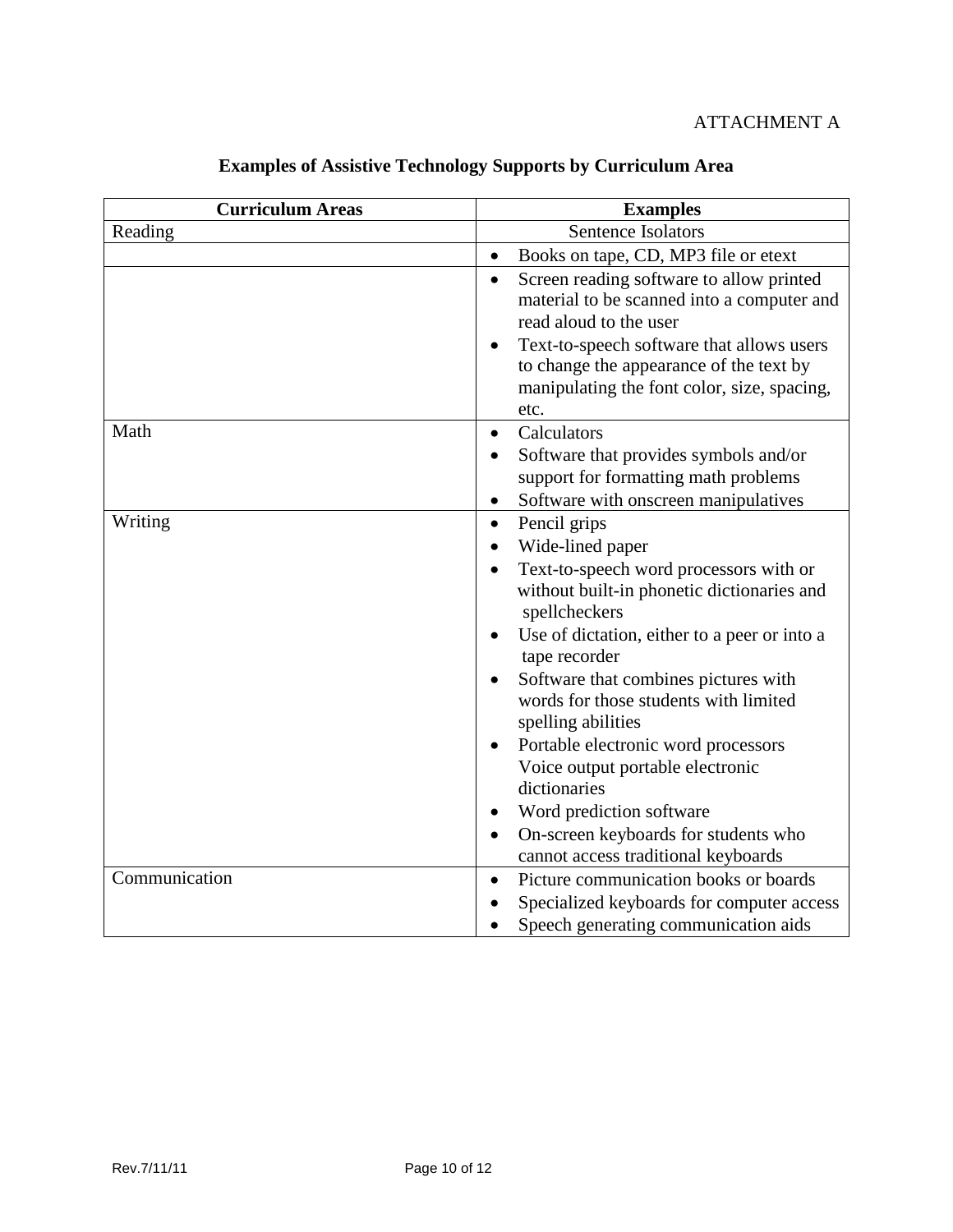#### **Instructions for Completing an Assessment Plan for Assistive Technology and/or Augmentative Alternative Communication**

Referrals for assistive technology assessment are indicated as an alternate assessment within the performance area of concern on the assessment plan. (Please see table below.) Referrals for reading, written expression or math should be indicated by checking Academic Performance. Referrals made due to concerns about the motor act of writing are indicated under Motor Abilities, and referrals for communication concerns are listed under Language Function.

| <b>Assessment Areas</b>                                             | <b>Assessment Instruments</b>                                   | <b>Responsible Personnel</b>                                   |
|---------------------------------------------------------------------|-----------------------------------------------------------------|----------------------------------------------------------------|
| Academic Performance                                                | Alternate assessment AT<br>for: (please specify)                | Special Education Teacher and<br>Other (write in AT)           |
| <b>Language Function</b><br>(When referral is for<br>communication) | Alternate assessment<br>Specify "AAC"                           | Check LAS and Other "AAC"                                      |
| <b>Motor Abilities</b>                                              | Alternate assessment AT<br>for (the physical act of)<br>writing | <b>Check Occupational Therapist</b><br>and Other (write in AT) |